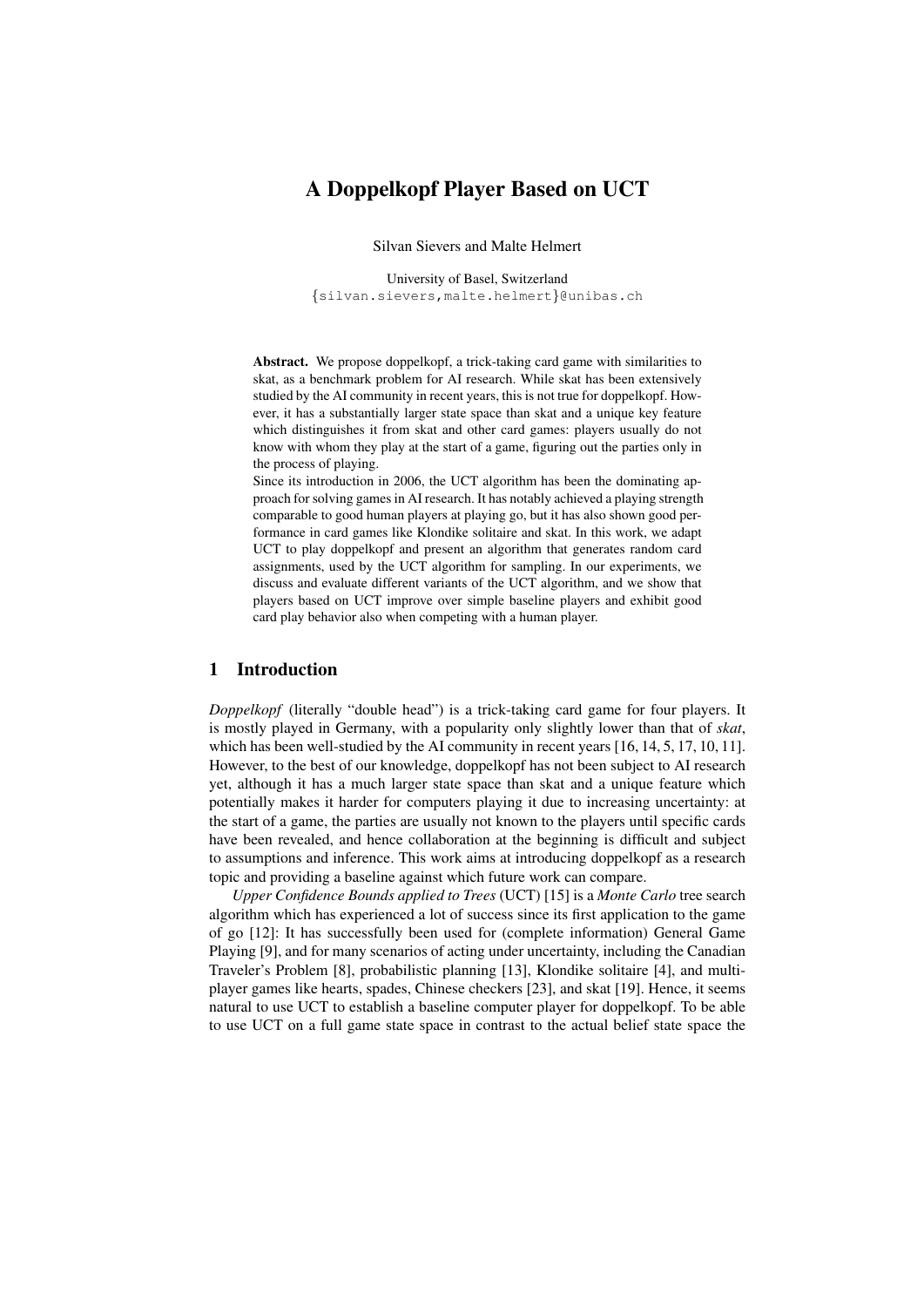doppelkopf players are confronted with, we present an algorithm that computes random card assignments consistent with the game history, which can then be used by the UCT algorithm for game simulations. In our experiments, we evaluate different variants of UCT in different settings, showing that players based on UCT improve over baseline players and show good card play behavior also when playing with a human.

# 2 Doppelkopf

In this section, we present doppelkopf in a short form, discussing only the basic rules. Official rules have only been defined after the foundation of the Deutscher Doppelkopf Verband (German Doppelkopf Association; DDV) in 1982 [1]. Consequently, there is a large pool of house rules used by hobby players. In this work, we exclusively consider the official rules which are used for tournament play. For an exhaustive description of the game, we refer to the first author's Master's thesis [22] or the DDV [1].

### 2.1 Game Play

Doppelkopf is a trick-taking card game for four players. The deck consists of a double shortened French deck, with a total of 48 cards (the 2s to 8s are removed). This means there are the regular four suits clubs ( $\clubsuit$ ), spades ( $\spadesuit$ ), hearts ( $\heartsuit$ ) and diamonds ( $\diamondsuit$ ), each consisting of two aces  $(A)$ , two tens  $(10)$ , two kings  $(K)$ , two queens  $(Q)$ , two jacks  $(J)$ and two nines (9). The card point values are the same as in skat, i.e. an ace is worth 11 points, a ten 10, a king 4, a queen 3, a jack 2, and a nine 0 points, which sums up to a total of 240 card points in a doppelkopf deck. In every game, the *re* party competes against the *kontra* party, (usually) aiming at collecting at least 121 card points.

A game starts by dealing every player 12 cards, the so-called *hand*, which must be hidden from and not communicated to the other players. Before the actual *card play phase* can start, players need to settle the type of the current game in the *game type determination phase*. While there are various *solo game* types where one player forms the re party and plays against the three other players of the kontra party, the most common and default game type is the so-called *normal game*, where two players play against the two others. The chosen game type also dictates how the cards are divided into *suits* and what *rank* each card has in its suit. For the remainder of this section, we will focus on normal games and again refer to the literature for more details about other game types [22, 1].

In a normal game, there is a *trump suit*, consisting of the following cards in descending order:  $\heartsuit$ 10,  $\clubsuit$ Q,  $\spadesuit$ Q,  $\heartsuit$ Q,  $\diamondsuit$ Q,  $\clubsuit$ J,  $\spadesuit$ J,  $\heartsuit$ J,  $\diamondsuit$ J,  $\diamondsuit$ A,  $\diamondsuit$ 10,  $\diamondsuit$ K,  $\diamondsuit$ 9. The remaining suits ( $\clubsuit$ ,  $\spadesuit$ ,  $\heartsuit$ ) each form a separate non-trump suit, sorted as follows: A, 10, K, 9 (with the exception of  $\heartsuit$ , where the tens are part of the trump suit). The parties are as follows: the players holding a ♣Q form the re party, opposing the other players forming the kontra party, and hence the parties are not known to the players at the beginning of a game. If a player p has both  $\clubsuit Q$ , p has the option to play a solo or to play a *marriage*, where one of the other three players, according to specific rules, joins the marriage player  $p$  to form the re party. As soon as the parties are settled in the case of a marriage, the game continues like a normal game.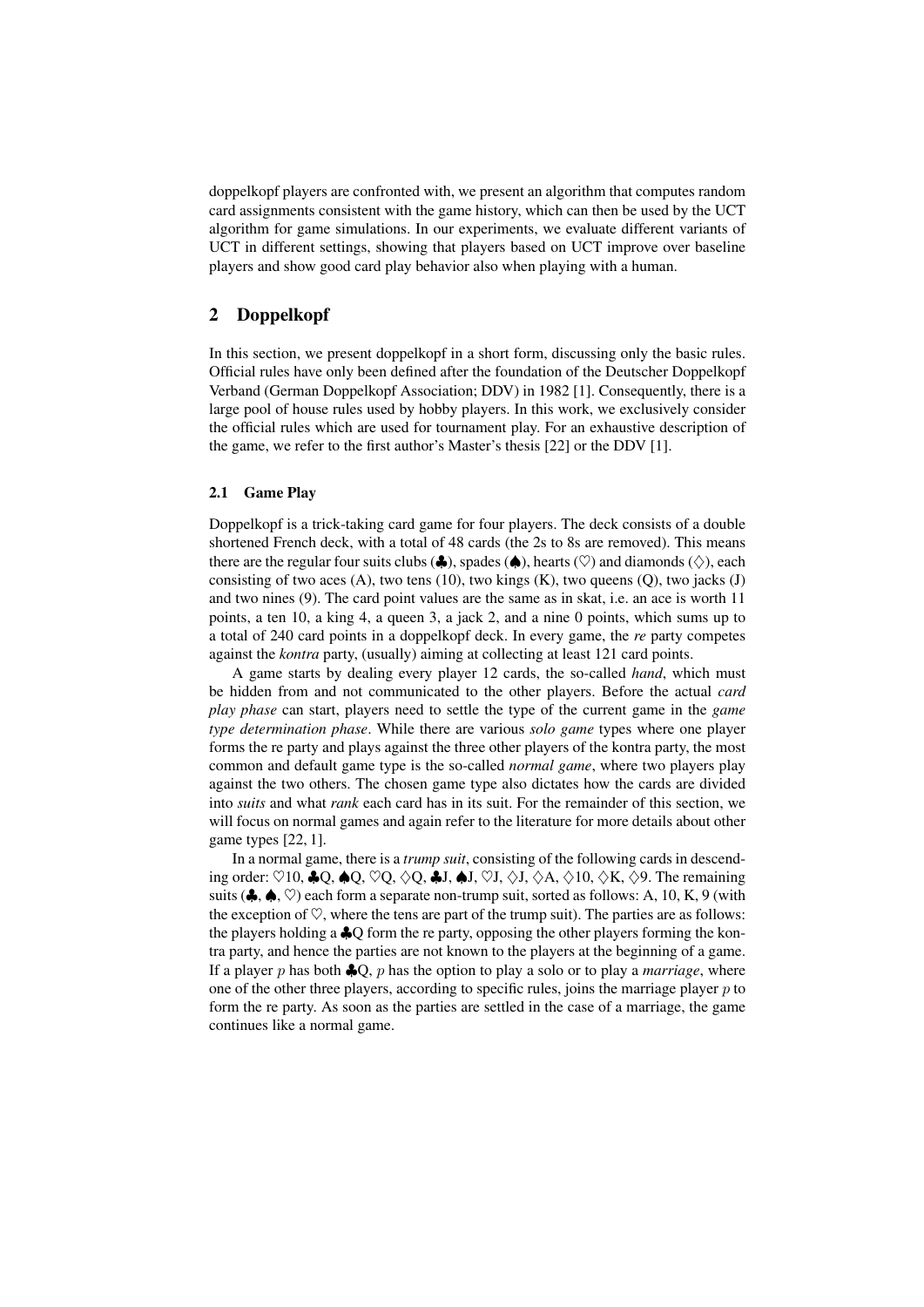The card play rules are independent of the chosen game type and exactly the same as in skat. In short, one player starts by playing any card, thereby settling the suit to be played in this *trick*, which everybody has to follow if possible. The player who played the highest card of that suit (or of the *trump suit*) *wins* the trick, adding its summed card point value to their account, and starts the next trick by playing any card. After completing twelve tricks, the game ends, the winning party and the *game value* are determined (see below), and the next game can start.

In the card play phase (during the first few tricks), independently of the game type, players can make *announcements* to increase the game value. The "basic" announcements (in German: "Ansagen", literally "to announce") are *re* and *kontra*, depending on the announcing player's party. They do not increase the threshold for winning the game, but reveal the announcing player's party to the others. Further announcements (in German: "Absagen", literally "to reject") are *no 90* (*no 60*, *no 30*), which claims that the other party will not manage to win 90 (60, 30) card points, and *schwarz* (literally "black"), which claims that the other party will not win a single trick. If the other party reaches the "rejected goal" nevertheless, the announcing party loses the game. The official rules precisely specify the latest time point in terms of number of cards a player is still holding up to which the player is allowed to make (further) announcements.

### 2.2 Game Evaluation

The game value is determined in terms of *score points* (not to be confused with card points):  $+1$  for winning the game;  $+2$  if re (kontra) was announced;  $+1$  if the losing party has less than 90 (60, 30) card points or won no trick;  $+1$  if no 90 (no 60, no 30, schwarz) was announced;  $+1$  if the winning party achieved at least 120 (90, 60, 30) card points against an announcement of no 90 (no 60, no 30, schwarz) of the other party. The players of the winning party are rewarded with the positive game value, the others with the negative game value (zero-sum notation). In case of solo games, the game value is multiplied by 3 for the soloist.

In normal games, there are additional extra score points rewarded as follows:  $+1$ for *winning against the elders*, i.e. the kontra party wins; +1 for the party *catching a fox*, i.e. winning a trick where an opponent played an  $\Diamond A$ ; +1 for the party *making a doppelkopf*, i.e. winning a trick worth at least 40 card points;  $+1$  for the party winning the last trick if the highest card played in this trick is a *charlie*, i.e. a ♣J.

### 2.3 Discussion

With 48 cards, there are  $\binom{48}{12} \cdot \binom{36}{12} \cdot \binom{24}{12} \approx 2.4 \cdot 10^{26}$  possible card deals. For a fixed deal, the number of possible game states only in terms of cards that have (not) been played is  $\sum_{i=0}^{48} 4 \cdot \binom{12}{\lfloor (i+3)/4 \rfloor} \cdot \binom{12}{\lfloor (i+2)/4 \rfloor} \cdot \binom{12}{\lfloor (i+1)/4 \rfloor} \cdot \binom{12}{\lfloor i/4 \rfloor} \approx 2.4 \cdot 10^{13}$ . Multiplying the two numbers gives  $5.6 \cdot 10^{39}$ , which is only a rough upper bound on the size of the card state space, because game states can be consistent with many different card deals. However, this does not consider the various game types, the moves players make in the game determination phase of the game, or the announcement moves. We think that the large state space of doppelkopf, its uncertainty of knowledge about parties and its strategic depth make doppelkopf an interesting benchmark problem for AI research.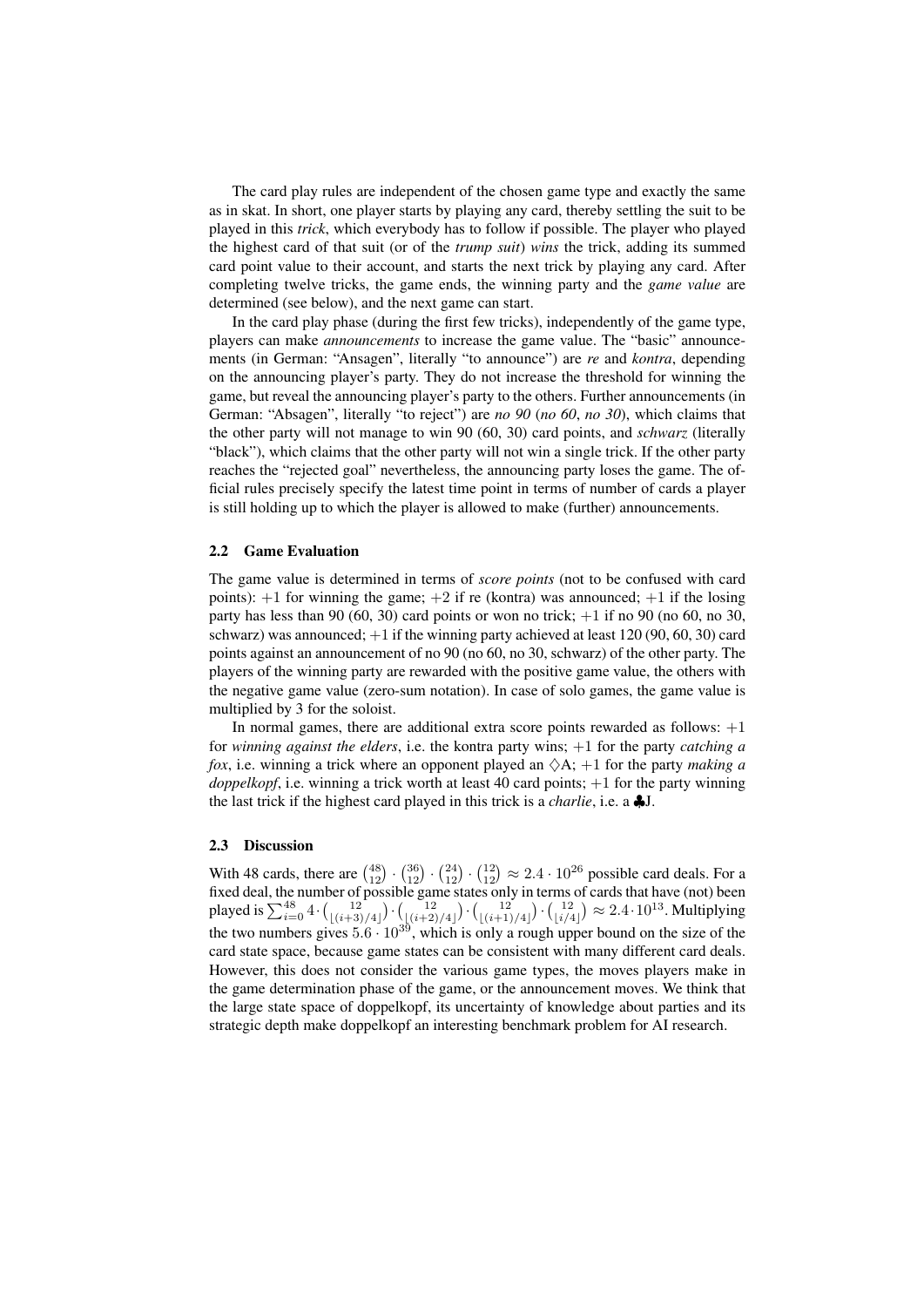# 3 The UCT Algorithm

In this section, we present the UCT algorithm [15], a state-of-the-art algorithm for many problems of acting under uncertainty, adapted to doppelkopf. We start with a high-level description of the algorithm. While we ideally would like to determine the move which maximizes the expected outcome of the game for the moving player in a given game state, computing all possible card deals consistent with the game history and computing all possible outcomes of a game under a given card assignment is usually infeasible. The UCT algorithm avoids this problem by relying on sampling. More precisely, UCT is a Monte Carlo tree search algorithm which repeatedly simulates the game starting in the current state until a terminal game state is reached, also called performing a *rollout*. To perform such a rollout of the game, the UCT algorithm needs to assume a fixed card deal, i.e. a fixed card assignment of the remaining cards to all other players. We discuss how to compute such a card assignment in more detail in the next section and assume a fixed card assignment for the moment. At the end of a rollout, the outcome of the game is used to compute *UCT rewards* for all players. This information is stored in a *tree* of game states which is incrementally built over the course of performing rollouts and which serves to bias future computations of rollouts. At *any time*, the algorithm can be terminated and the move leading to the successor state with the highest average UCT reward can be returned.

### 3.1 UCT for Doppelkopf

We now describe the computation of one UCT rollout under a fixed card assignment. Let  $s_0$  denote the current game state for which UCT is queried, let  $V^k(s_i)$  denote the *number of rollouts* among the first  $k$  rollouts of the UCT algorithm in which state  $s_i$ was reached, and let  $R_j^k(s_i)$  denote the *average UCT reward* (defined below) obtained by player j in the first k rollouts when completing a rollout from state  $s_i$ . Both  $V^k(s_i)$ and  $R_j^k(s_i)$  are stored in the UCT tree. Each rollout, given the fixed card assignment, starts in state  $s_0$  and iteratively chooses a successor state until a terminal game state is reached. Let  $s_i$  be the current state reached in the  $(k + 1)$ st rollout, with n possible successor states  $s'_1, \ldots, s'_n$ , and let p be the player to move in  $s_i$ . UCT favors selecting successors that have led to high UCT rewards for p in previous rollouts (where  $R_p^k(s'_j)$  is high) and that have been rarely tried in previous rollouts (where  $V^k(s'_j)$  is low). Balancing those two criteria is commonly called the *exploration-exploitation* dilemma, which UCT attempts to solve by treating the decision corresponding to successor selection at state s<sup>i</sup> as a *multi-armed bandit problem* and applying the *UCT formula*, which is based on the UCB1 formula introduced by Auer et al. [2] in the context of such multi-armed bandit problems. UCT chooses the successor  $s'_{j}$  which maximizes the UCT formula

$$
R^k(s'_j) + C\sqrt{\frac{\log(V^k(s_i))}{V^k(s'_j)}},
$$

where C is a bias parameter to guide the amount of exploration. If  $V^k(s'_j) = 0$ , the value of the *exploration term* (the second term) is considered to be  $\infty$ , leading to every successor  $s'_j$  being chosen at least once, if  $s_i$  is reached at least n times. In our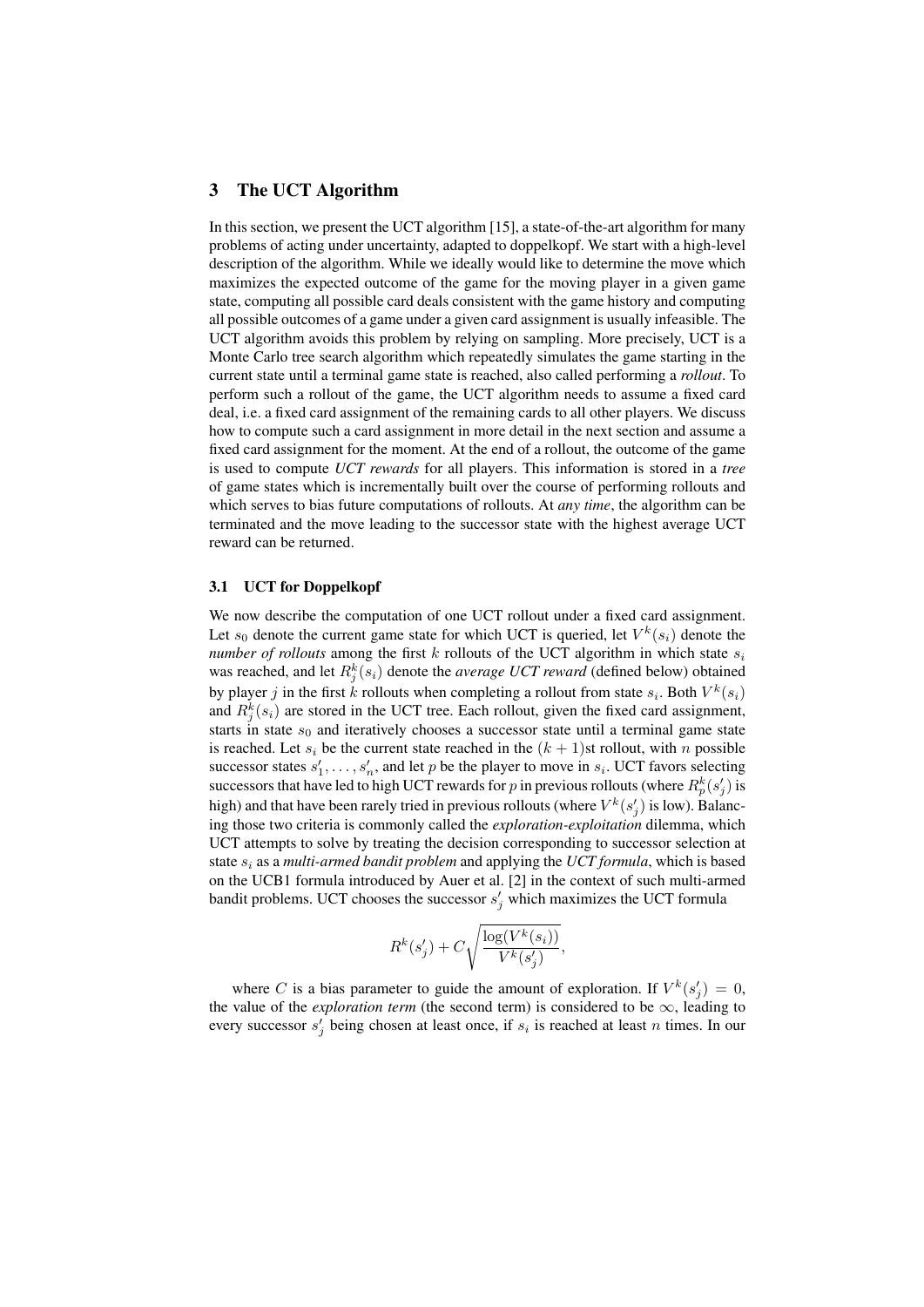experiments, we use a random successor state from the set of unvisited ones, leading to a variant of UCT which is sometimes called *blind* UCT. After the completion of a rollout, the  $V$  and  $R$  values of states visited during the rollout are updated.

When reaching a terminal game state, the algorithm has to compute the UCT reward for all players, based on their achieved game score points. This is done by multiplying the game score points with 500 and adding to it, as a bias towards achieving more card points, the card points achieved by the party.<sup>1</sup> We choose 500 to ensure that the card points bias serves a pure tie breaker only, because the maximum of 240 card points can never exceed 500, which is obtained if assuming the smallest possible game value of 1.

UCT comes with theoretical guarantees about convergence and regret bounds: Kocsis and Szepesvári [15] prove that every state is visited infinitely many times, given enough rollouts, and that states which have been unpromising previously are chosen less and less frequently over time, proving that the algorithm eventually converges to a stable policy. Furthermore, they prove that the average UCT reward of every state lies in the interval of its expectation plus minus the exploration term, which grows logarithmically in the number of visits of the state, i.e. the regret of the policy UCT converges to is bounded from the optimal policy logarithmically in the number of rollouts.

# 3.2 Variants

Recent work in the area of General Game Playing discusses modeling the belief state space of incomplete information games and using classical complete information algorithms such as Minimax or UCT on the actual states corresponding to a belief state [20, 7, 21]. While we stick to the approach of instantiating belief states into full game states and then using UCT on the complete information state space — which proved to be very successful in various applications [8, 13, 4, 23, 19]— we propose two *versions* of the UCT algorithm to vary the number of card assignments used. The first version, called *ensemble-UCT*, performs several regular UCT computations, each with a different card assignment, fixed over all rollouts of that computation. Hence, it constructs a different tree for every such UCT computation and in the end chooses the action which leads to the state maximizing the average UCT reward, averaged over all UCT computations. The second version, called *single-UCT*, computes a new card assignment for every rollout. As a consequence, the constructed tree can contain states which are not consistent across different rollouts. In a given rollout, only successors consistent with the current card assignment are considered for selection. This leads to fewer parts of the tree being reusable over different rollouts, but avoids the potential problem of computing only a few different card assignments as in the ensemble-UCT version.

Furthermore, we consider two variants of constructing the tree over the course of performing rollouts that differ in how previously unseen states are handled. The first variant adds a node for *every* new state encountered during a rollout to the tree. The second variant only adds the *first* new state encountered and continues the remainder of the rollout as a so-called *Monte Carlo simulation*, which consists of random successor selection until a terminal game state is reached. Note that this behavior does not differ

 $1$  We also experimented using the card points achieved only by the player and obtained results with no significant difference.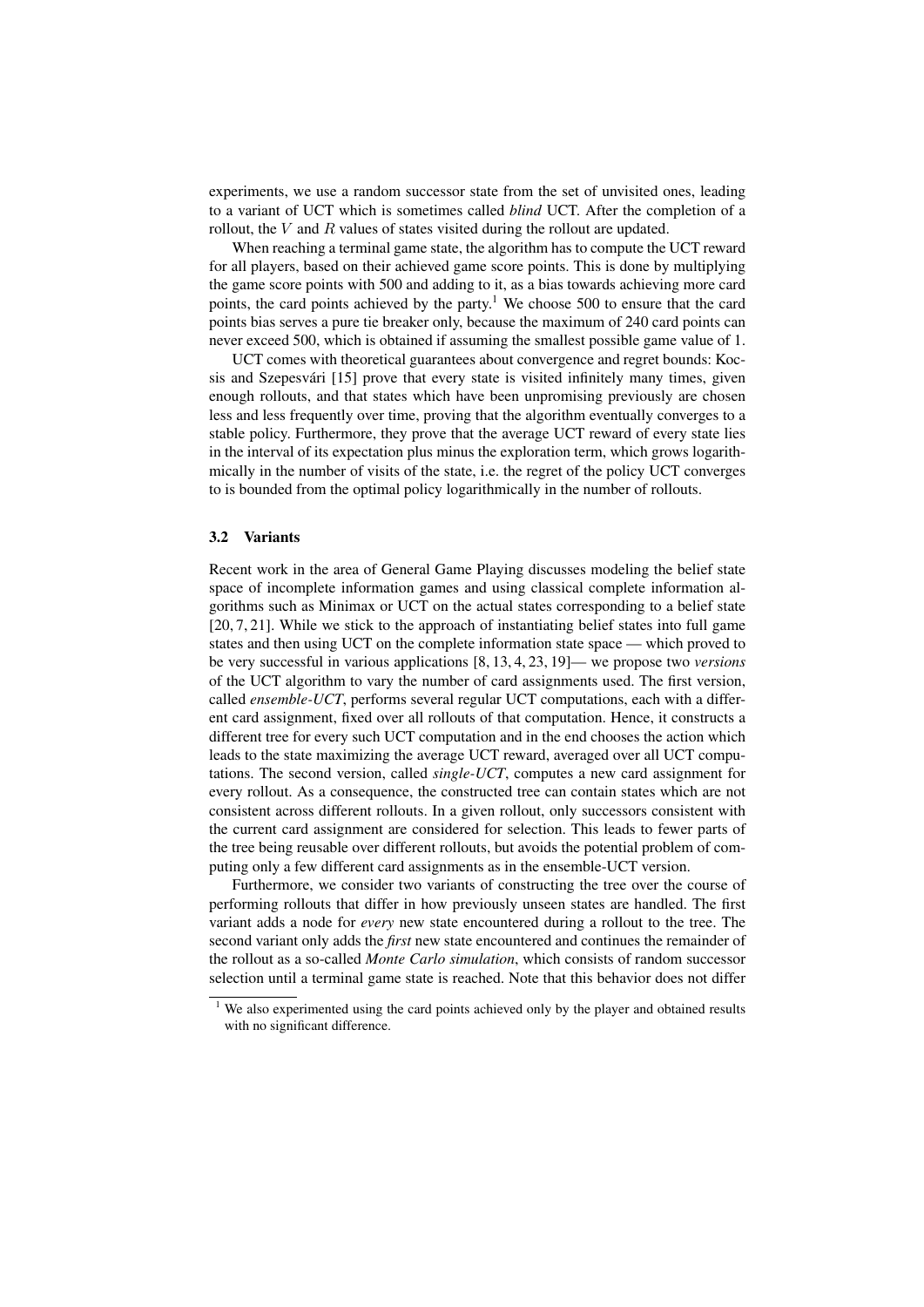from the first variant, which also chooses random successors when encountering a state with previously unseen successors. The difference only lies in the amount of statistics recorded for states encountered during rollouts. With the first variant, the constructed tree grows quickly, including many nodes in the tree that will potentially not be visited again, especially if they led to "bad" results in the rollout they were encountered. Still, the more information available, the more quickly the UCT algorithm converges. With the second variant, the tree grows more slowly, only including information about states that have a high probability of being revisited in future rollouts. We suspect that not performing a Monte Carlo simulation should be beneficial particularly with the ensemble-UCT version, because it uses the same card assignment over many rollouts and is hence expected to obtain similar results in different rollouts for the same state. With the single-UCT version, different rollouts may lead to very different outcomes even for the same state.

# 4 The Card Assignment Problem

We now consider the *card assignment problem* (CAP): in a game state s with player p to move, assign all remaining cards to all other players such that the card assignment is *consistent* with the game history. A card assignment is consistent if it respects all information about the other players' hands available to p. Our goal when solving the CAP is to compute a solution uniformly at random to avoid generating any bias towards specific card assignments in the computation of the UCT algorithm.

In state s, the following information about other players' hands is available to  $v$ : if a player p' is playing a marriage<sup>2</sup> and did not play one or both of their  $\clubsuit Q$  yet, p' still needs to have both or one; re players not having played their ♣Q yet must still hold it and kontra players cannot hold a ♣Q, where in both cases many scenarios can lead to knowing a player's party; all players who could not follow suit at some point in the game cannot have any card of that suit.

To assign cards uniformly at random, we have to be able to compute the exact number of possible consistent card assignments for arbitrary states. Then, taking into account the number of consistent card assignments before and after hypothetically assigning a card to player, we can compute the exact probability for this specific assignment. However, computing the number of solutions for the CAP, i.e. computing the number of consistent card assignments, is #P-hard:<sup>3</sup> the CAP can be formulated as a *matching problem* in graph theory (see e.g. [6]), where solving the CAP corresponds to finding a perfect bipartite matching, or more generally as a *CSP* (see e.g. [18]). Computing the number of perfect matchings in a bipartite graph (#PBM) is #P-complete, because it is closely connected to the #P-complete problem of computing the permanent of 0-1-matrices [24], and counting the solutions of a CSP (#CSP) is a straightforward generalization of #PBM. For #PBM, there exists a fully polynomial time randomized approximation scheme [3]. However, using this approximation seems to demand an infeasible amount of computation, considering that we would need to solve the CAP up

<sup>2</sup> In specific situations in the game type determination phase, it is also possible to *infer* that a player wanted to play a marriage.

<sup>&</sup>lt;sup>3</sup> Informally, #P is the class of counting problems associated with decision problems in NP.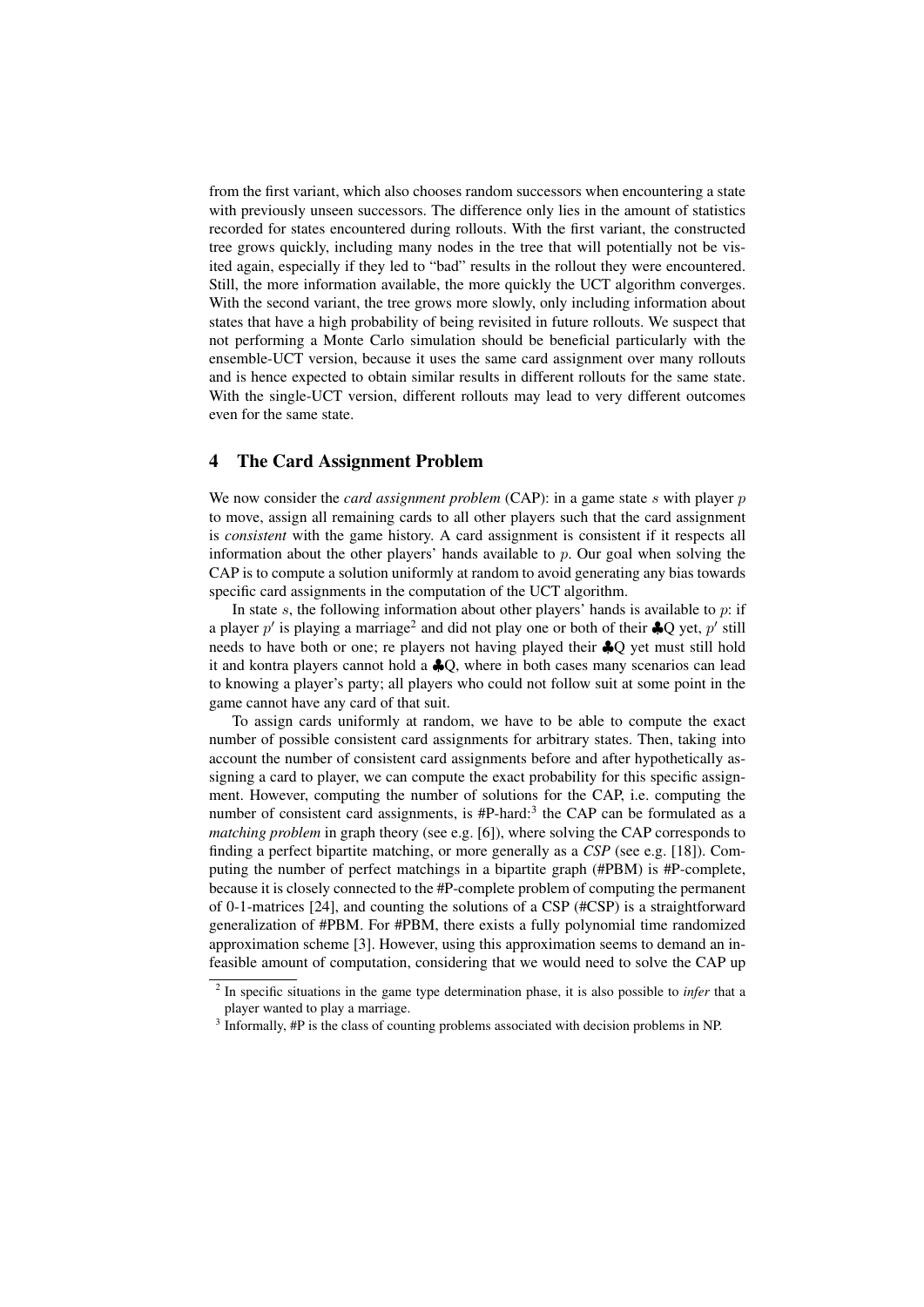to four times for every remaining card to be assigned, and that we would need to compute a new assignment of all remaining cards for every rollout if using the single-UCT version. We hence propose our own algorithm to approximate a uniformly random card assignment in the following.

The algorithm first computes the set of cards that every player can potentially have without violating consistency. It then performs the following steps, every time starting over again after successfully assigning one or more cards to a player: if there is a card that can only be assigned to one player, assign it to that player; if there is a player that needs exactly as many cards assigned as there are possible cards it can have, assign all those cards to that player; if there is a player that needs one ♣Q, assign one to that player; otherwise assign an arbitrary of the remaining cards to an arbitrary player that can have it.

It is easy to see that the algorithm can only generate consistent card assignments, because it never assigns a card to player that is not allowed to have it in a consistent card assignment. We further argue that there exists a possible card-to-player assignment of all remaining cards in every iteration of the algorithm: if a card cannot be assigned to any player, then there must have been an earlier iteration in which that card could only have been assigned to one player and the algorithm would have chosen that assignment. Because the algorithm assigns at least one card in every iteration, it terminates after at most as many iterations as there are cards left to be assigned initially.

Our algorithm does not generate consistent card assignments uniformly at random for several reasons: first, the algorithm does not consider the number of possible card assignments when randomly choosing a card and a player to assign to. Second, it does not consider the number of card slots of the player, hence treating assigning a card to a player with one open slot as likely as assigning it to a player with many open slots. Third, prioritizing the assignment of a  $\clubsuit$ Q to a player does not consider the probability of that player getting a ♣Q without enforcing it.

# 5 Experiments

In this section, we report results for several variants of the UCT algorithm for doppelkopf. While there are many commercial doppelkopf programs and the open source program FreeDoko<sup>4</sup> which comes with various types of configurable computer players (e.g. using simulations, search trees, or heuristics), it is a technically challenging task to evaluate these different programs together with our algorithm due to the lack of a common framework. We hence evaluate the UCT players in competition against each other and fill up empty player spots with random players. Random players do not take part in the game determination phase, do not make announcements and play random cards in every trick. They can be seen as "dummy players" which do not influence the game.

Our general experimental setup is as follows: we compare two different UCT players by letting them play together with two identical random players, playing 1000 games with random card deals. We repeat those 1000 games in *every possible permutation* of

<sup>4</sup> http://free-doko.sourceforge.net/en/FreeDoko.html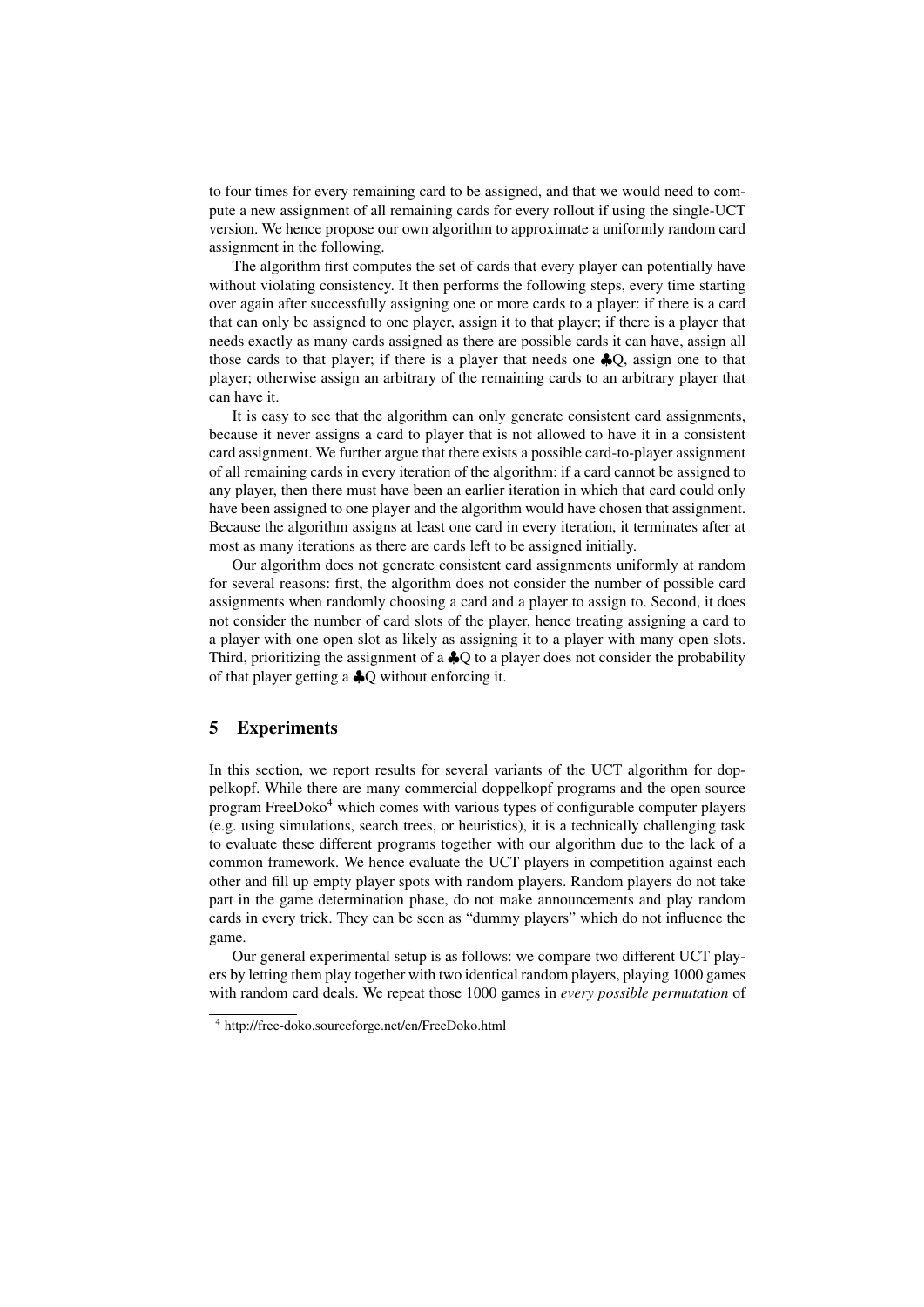player positions, so that every player plays every hand on every position once. The UCT algorithm generally computes 10000 rollouts every time it is queried for a game state, independent of the UCT version used. We evaluate a player's performance as the average score points per game in the 95% confidence interval. We report the results achieved by each UCT player and, in parenthesis, by both random players. The best result of every comparison is highlighted in bold. Note that with overlapping confidence intervals, the results are not always statistically significant. More precise results could be obtained by increasing the number of games played.<sup>5</sup>

# 5.1 Exploration in the UCT Algorithm

In a first series of experiments, we investigate the influence of exploration in both the ensemble-UCT and the single-UCT versions. Simultaneously, we test different combinations of the number of performed UCT computations X and the number of rollouts Y performed in each such computation for the ensemble-UCT version (denoted X/Y in the following). We disable performing Monte Carlo simulations and discuss their influence below.

Table 1. Comparison of different values for the exploration bias  $C$  for different configurations of the ensemble-UCT version.

| ensemble-UCT (5/2000)  |     |             |                 |     |                 |          |                  |  |  |
|------------------------|-----|-------------|-----------------|-----|-----------------|----------|------------------|--|--|
| $C = 6000$             | VS. | $C = 8000$  | $1.48 \pm 0.07$ | VS. | $1.90\pm0.08$   | (vs.     | $-1.69 \pm 0.05$ |  |  |
| $C = 8000$             | VS. | $C = 12000$ | $1.42 \pm 0.08$ | VS. | $2.07 \pm 0.10$ | $(vs)$ . | $-1.74 \pm 0.05$ |  |  |
| $C = 12000$            | VS. | $C = 16000$ | $1.65 \pm 0.10$ | VS. | $1.83\pm0.12$   | (vs.     | $-1.74 \pm 0.05$ |  |  |
| $C = 16000$            | VS. | $C = 24000$ | $1.63\pm0.12$   | VS. | $1.41 \pm 0.13$ | (vs.     | $-1.52 \pm 0.06$ |  |  |
| $C = 24000$            | VS. | $C = 32000$ | $1.35\pm0.13$   | VS. | $1.20 \pm 0.13$ | (vs.     | $-1.27 \pm 0.06$ |  |  |
| ensemble-UCT (10/1000) |     |             |                 |     |                 |          |                  |  |  |
| $C = 6000$             | VS. | $C = 8000$  | $1.49 \pm 0.06$ | VS. | $1.94 \pm 0.07$ | (vs.     | $-1.72 \pm 0.05$ |  |  |
| $C = 8000$             | VS. | $C = 12000$ | $1.49 \pm 0.07$ | VS. | $2.16 \pm 0.09$ | (vs.     | $-1.83 \pm 0.05$ |  |  |
| $C = 12000$            | VS. | $C = 16000$ | $1.82 \pm 0.10$ | VS. | $2.01 \pm 0.11$ | (vs.     | $-1.92 \pm 0.05$ |  |  |
| $C = 16000$            | VS. | $C = 24000$ | $1.92 \pm 0.11$ | VS. | $1.79 \pm 0.12$ | (vs.     | $-1.86 \pm 0.05$ |  |  |
| $C = 24000$            | VS. | $C = 32000$ | $1.86 \pm 0.12$ | VS. | $1.66 \pm 0.12$ | (vs.     | $-1.76 \pm 0.06$ |  |  |
| ensemble-UCT (20/500)  |     |             |                 |     |                 |          |                  |  |  |
| $C = 6000$             | VS. | $C = 8000$  | $1.52 \pm 0.06$ | VS. | $1.95\pm0.07$   | (vs.     | $-1.73 \pm 0.05$ |  |  |
| $C = 8000$             | VS. | $C = 12000$ | $1.65 \pm 0.07$ | VS. | $2.08 \pm 0.09$ | (vs.     | $-1.86 \pm 0.05$ |  |  |
| $C = 12000$            | VS. | $C = 16000$ | $1.88 \pm 0.09$ | VS. | $1.91 \pm 0.10$ | (vs.     | $-1.90 \pm 0.05$ |  |  |
| $C = 16000$            | VS. | $C = 24000$ | $1.93 \pm 0.10$ | VS. | $1.75 \pm 0.10$ | (vs.     | $-1.84 \pm 0.05$ |  |  |
| $C = 24000$            | VS. | $C = 32000$ | $1.93 \pm 0.10$ | VS. | $1.59 \pm 0.10$ | (vs.     | $-1.76 \pm 0.05$ |  |  |

Table 1 shows the results of the ensemble-UCT version. On a pairwise basis, we compare using different values for the exploration bias  $C$ , each for the three combinations 5/2000 (first block), 10/1000 (second block), and 20/500 (third block). The first observation is that the results are consistent across all configurations: With increasing

<sup>&</sup>lt;sup>5</sup> Computing a set of 1000 games with two UCT players using the ensemble-UCT version takes roughly 19.5h in average to complete. With the single-UCT version, the average is roughly 46h, due to the high number of card assignments which need to be computed.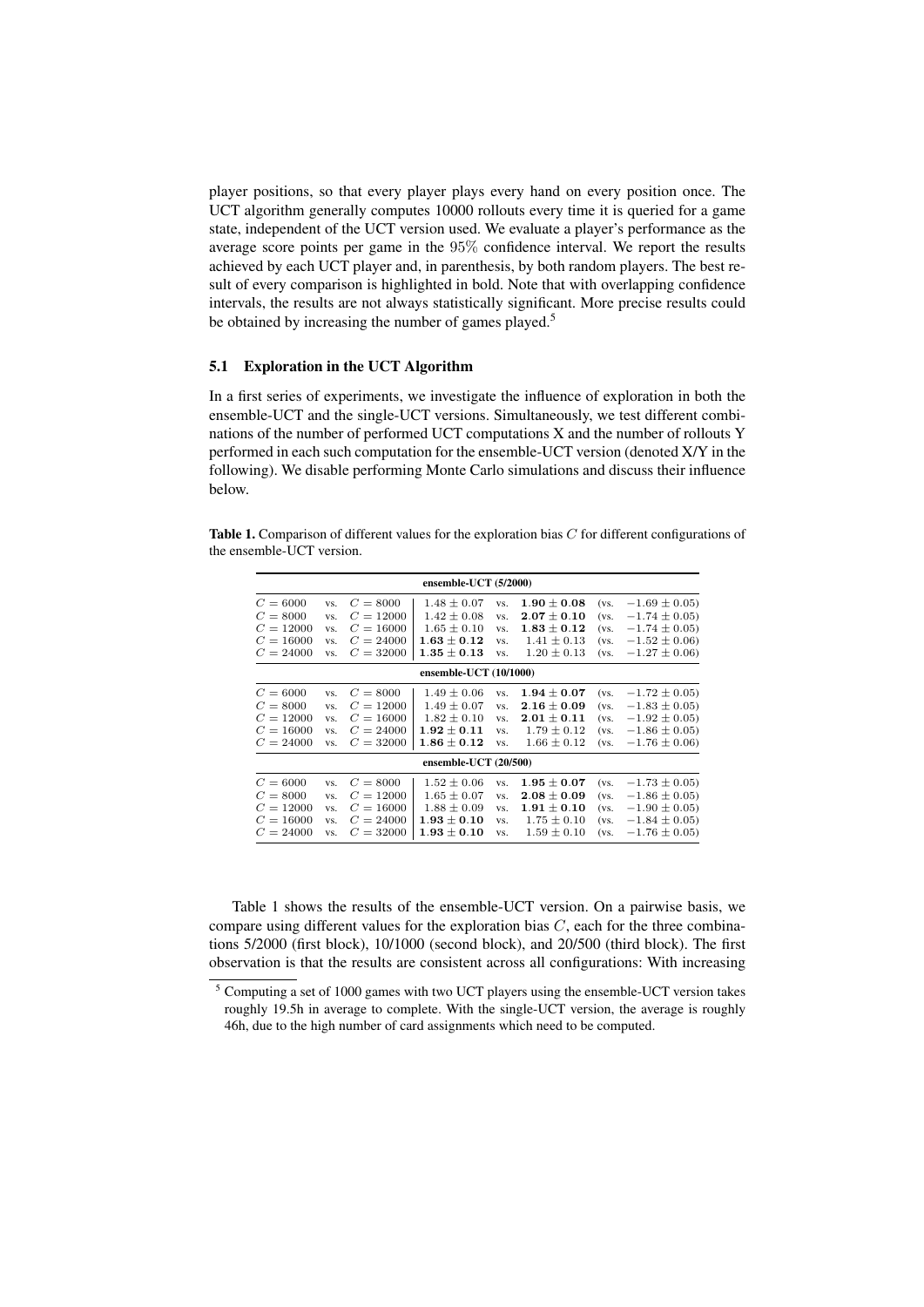C, performance first increases up to a sweet-spot approximately around  $C = 16000$  and then decreases. Considering that the UCT reward can theoretically range from −16740 to  $+16740$  (assuming a solo game with the highest possible value of 11, not including irrational counter-announcements), and most often will range from  $-2000$  to  $+2000$ (assuming an average game value of 4), a value of  $C = 16000$ , multiplied with the square root term of the UCT formula (ranging between 0 and 1), seems to be appropriate to strongly favor exploration at the beginning, reducing exploration more and more as the number of rollouts increases.

Next, we compare the three combinations with a fixed  $C$  against each other. Table 2 shows that the combination 10/1000 achieves the best performance. Apparently, there is a trade-off between the number of different card assignments considered and the number of rollouts performed with a fixed card assignment. Both using too few different card assignments and performing too few rollouts with each card assignment hurts the quality of the UCT computation.

Table 2. Comparison of different combinations of the number of UCT computations and rollouts for the ensemble-UCT version.

| ensemble-UCT $(C=16000)$ |  |  |  |  |  |  |                                                                                                                                                                        |  |
|--------------------------|--|--|--|--|--|--|------------------------------------------------------------------------------------------------------------------------------------------------------------------------|--|
|                          |  |  |  |  |  |  | 5/2000 vs. $10/1000$   $1.67 \pm 0.12$ vs. $1.83 \pm 0.11$ (vs. $-1.75 \pm 0.05$ )<br>10/1000 vs. 20/500   $2.10 \pm 0.11$ vs. $1.70 \pm 0.10$ (vs. $-1.90 \pm 0.05$ ) |  |

We now turn our attention to results of the single-UCT version displayed in Table 3. We observe a similar trend for changing values of approximately  $C$ , however the best performance is achieved with a lower value of  $C = 8000$ . Furthermore, the performance of the players using the single-UCT version compared to the baseline players is weaker than with the ensemble-UCT version. This lower absolute performance also explains why choosing a lower value for  $C$  is better with the single-UCT version. We will compare the two UCT versions directly against each other below.

Table 3. Comparison of different values for the exploration bias C for the single-UCT version.

| single-UCT  |  |                |  |  |  |  |                                                                                                  |  |
|-------------|--|----------------|--|--|--|--|--------------------------------------------------------------------------------------------------|--|
| $C = 2000$  |  | vs. $C = 4000$ |  |  |  |  | $0.26 \pm 0.06$ vs. $1.18 \pm 0.08$ (vs. $-0.72 \pm 0.05$ )                                      |  |
| $C = 4000$  |  | vs. $C = 6000$ |  |  |  |  | $0.37 \pm 0.07$ vs. $1.32 \pm 0.09$ (vs. $-0.85 \pm 0.05$ )                                      |  |
| $C = 6000$  |  | vs. $C = 8000$ |  |  |  |  | $0.53 \pm 0.07$ vs. $0.85 \pm 0.09$ (vs. $-0.69 \pm 0.05$ )                                      |  |
| $C = 8000$  |  |                |  |  |  |  | vs. $C = 10000 \mid \mathbf{0.52} \pm \mathbf{0.08}$ vs. $0.47 \pm 0.09$ (vs. $-0.50 \pm 0.05$ ) |  |
| $C = 10000$ |  |                |  |  |  |  | vs. $C = 12000 \mid \mathbf{0.33} \pm \mathbf{0.08}$ vs. $0.33 \pm 0.09$ (vs. $-0.33 \pm 0.04$ ) |  |
|             |  |                |  |  |  |  | $C = 12000$ vs. $C = 14000 \mid 0.30 \pm 0.09$ vs. $0.05 \pm 0.09$ (vs. $-0.18 \pm 0.05$ )       |  |

For the remainder of this section, we choose the combination 10/1000 and  $C =$ 16000 for the ensemble-UCT version and  $C = 8000$  for the single-UCT version.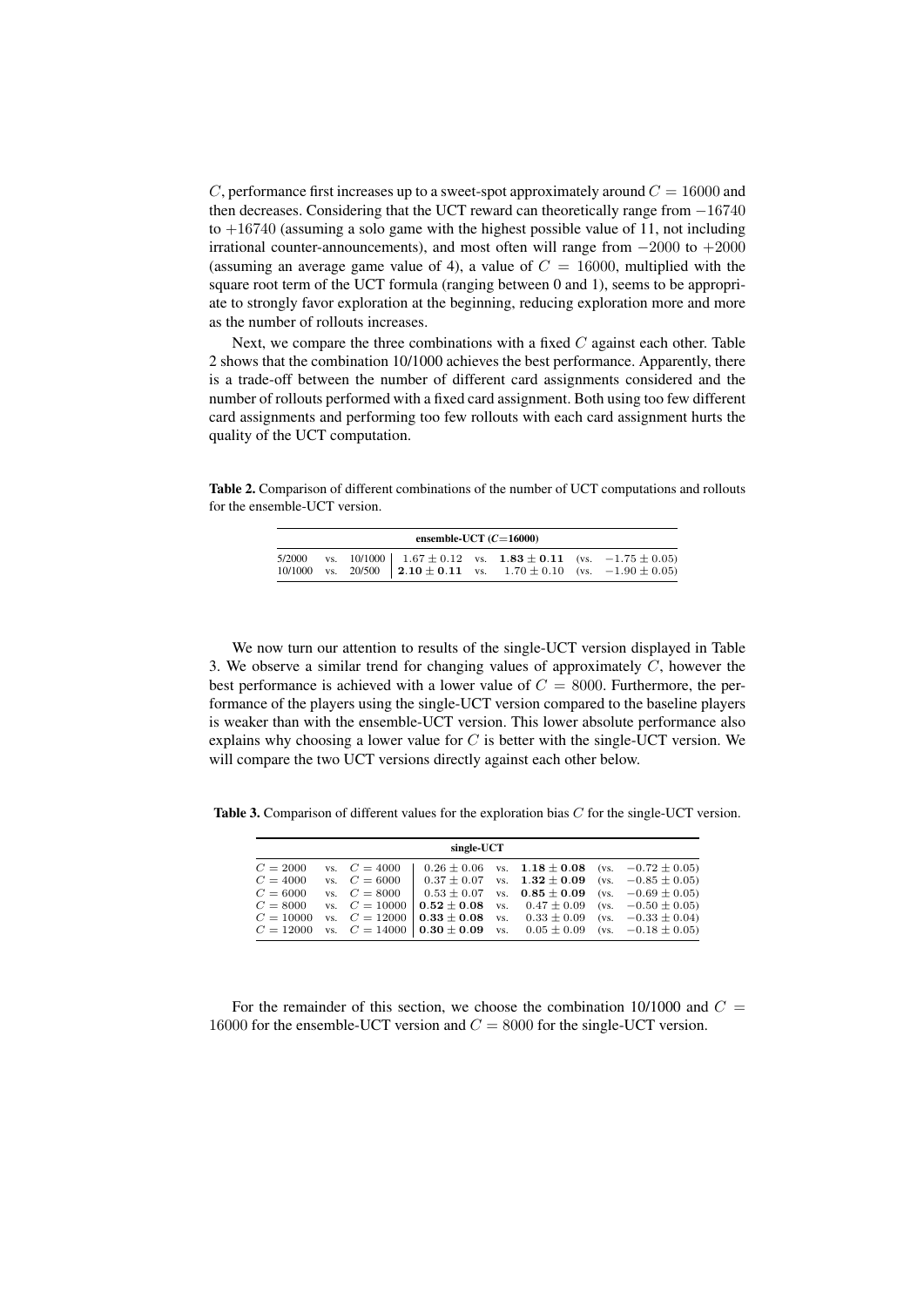#### 5.2 Influence of Announcements and Monte Carlo Simulations

In the following, we discuss the influence of two other parameters. We start by investigating the influence of making announcements by comparing a UCT player who is allowed to make announcements against one who is not. Table 4 shows the comparison for both UCT versions. We observe that for both UCT versions, UCT players clearly profit from being allowed to make announcements. This means that on average, they win more games than they lose if they make an announcement. Finding the right amount of announcement making is a very important way of increasing the score points gained on average. Also on a human level of playing, this is crucial for top performance.

Table 4. Comparison of allowed and forbidden announcing for both UCT versions.

| ensemble-UCT $(10/1000, C=16000)$ |  |                                                                                                            |  |  |  |  |  |  |
|-----------------------------------|--|------------------------------------------------------------------------------------------------------------|--|--|--|--|--|--|
|                                   |  | Announcing vs. no announcing $1.70 \pm 0.07$ vs. $0.79 \pm 0.05$ (vs. $-1.25 \pm 0.04$ )                   |  |  |  |  |  |  |
| single-UCT $(C=8000)$             |  |                                                                                                            |  |  |  |  |  |  |
|                                   |  | Announcing vs. no announcing $\vert 0.48 \pm 0.06 \vert$ vs. $0.19 \pm 0.05 \vert$ (vs. $-0.33 \pm 0.04$ ) |  |  |  |  |  |  |

Second, we investigate the influence of performing a Monte Carlo simulation when reaching a new state, adding only one new state rather than all states encountered during rollouts to the tree. Table 5 shows the comparison for both UCT versions. We observe that for the ensemble-UCT version, not performing a Monte Carlo simulation achieves a significantly better result than performing a simulation, while the opposite is true for the single-UCT version. This confirms our assumption that the ensemble-UCT version, due to the fixed card assignment for every single UCT computation, particularly profits from not performing a simulation but recording all information gained during rollouts. Using the single-UCT version, information gained in previous rollouts may be misleading in rollouts with different card assignments, hence storing and reusing all information can be harmful.

Table 5. Comparison of using and not using a Monte Carlo simulation for both UCT versions.

| ensemble-UCT $(10/1000, C=16000)$ |  |                                                                                                                                    |  |  |  |  |  |  |
|-----------------------------------|--|------------------------------------------------------------------------------------------------------------------------------------|--|--|--|--|--|--|
|                                   |  | No MC simulation vs. MC simulation $\vert 2.15 \pm 0.11 \vert$ vs. $\vert 1.73 \pm 0.09 \vert$ (vs. $\vert -1.94 \pm 0.05 \rangle$ |  |  |  |  |  |  |
| single-UCT $(C=8000)$             |  |                                                                                                                                    |  |  |  |  |  |  |
|                                   |  | No MC simulation vs. MC simulation $\vert 0.34 \pm 0.08 \vert$ vs. $0.85 \pm 0.08 \vert$ (vs. $-0.59 \pm 0.05$ )                   |  |  |  |  |  |  |

# 5.3 Ensemble-UCT versus Single-UCT

Our next experiment compares the two UCT versions in their best configuration (ensemble-UCT: 10/1000,  $C = 16000$ , no Monte Carlo simulation; single-UCT:  $C =$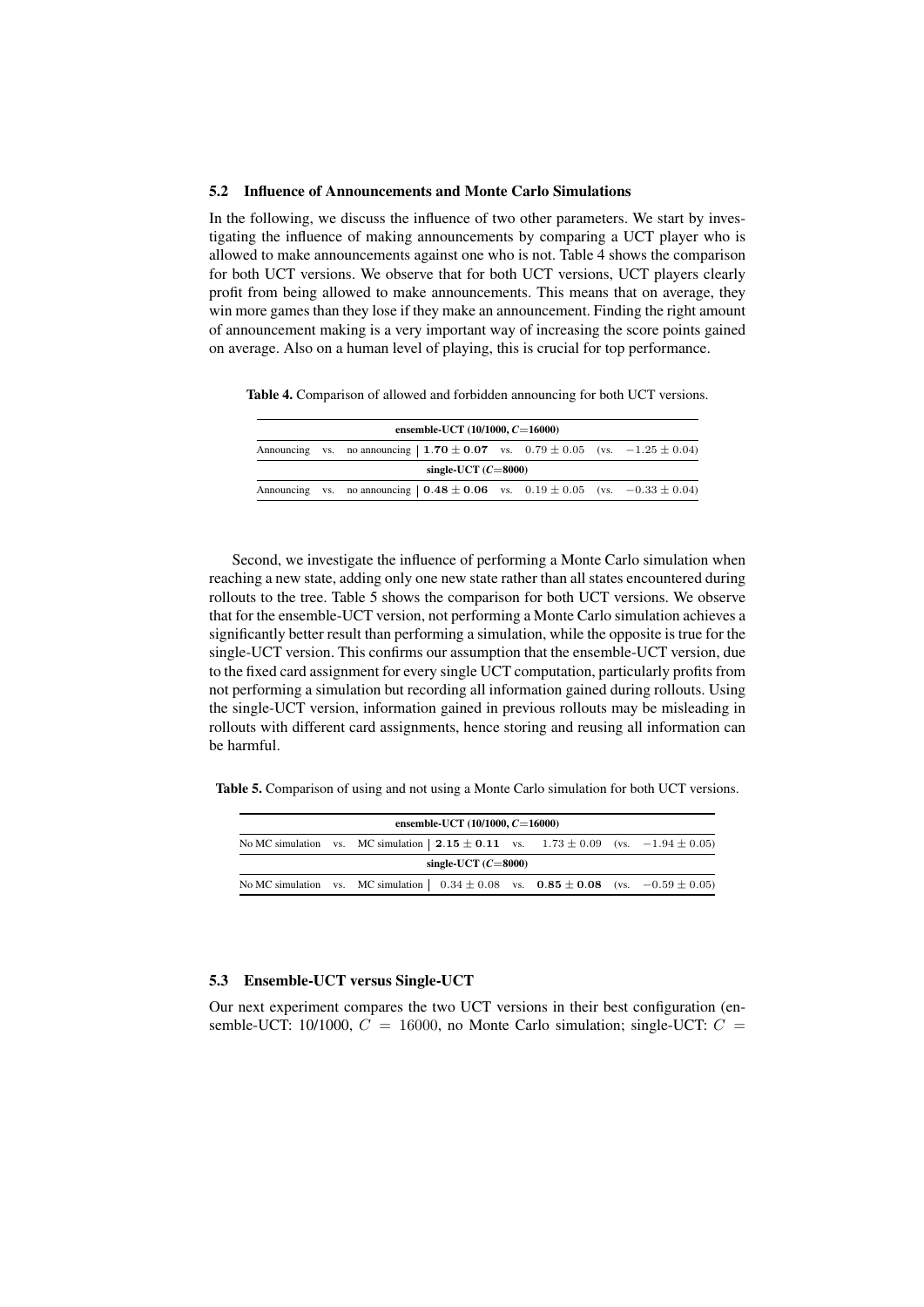8000, Monte Carlo simulation) directly against each other. The ensemble-UCT version achieves a score points average of  $4.52 \pm 0.11$ , the single-UCT version  $-1.25 \pm 0.08$ , and the random players  $-1.63\pm0.05$ . Hence our previous observation is not only confirmed, but the performance of the single-UCT version drops even below 0, and remains only slightly above the baseline players' performance. We conclude that using a new card assignment for every rollout leads to less informed UCT trees, probably caused by the fact that rollouts may be incompatible to each other, frequently preventing reusing all information across rollouts.

# 5.4 Game Analysis Against a Human

Finally, we evaluate the ensemble-UCT version in a setup with a human and two random players, playing two tournaments consisting of 24 games each. Note that we cannot repeat these games in all permutations because a human cannot easily forget previously played hands. Furthermore, playing 24 games is a very low amount to draw conclusions from. Hence the results are not significant, but the games still serve as a basis for investigating the playing behavior of the UCT player in the following. The results of the first (second) tournament are as follows: the human player achieves 43 (15) score points, the UCT player  $-9$  (7), and the random players  $-15$  ( $-35$ ) and  $-19$  (13), respectively.

We observe several trends in the playing behavior of the UCT player  $p$ : first,  $p$  plays many solo games: 7 (9) in the first (second) tournament, winning only 4 (5) of them. While the absolute value of score points achieved in those games is positive  $(+3 \text{ and }$  $+15$ ), it is a lower average per game than what p (probably) could have achieved by playing a normal game. Analyzing the hands  $p$  decided to play a solo with for their use in a game with four humans, we think that 4 (4) hands have no chances of being won in the first (second) tournament,  $2(3)$  have borderline chances (e.g. depend on p being the starting player and on a "good" card distribution to other players), and 1 (2) have a good chance of being won or are clear solo hands. In nearly all of the cases, the hands are excellent for a normal game, and especially with such hands, playing a solo only makes sense if there is a very high chance of winning.

Second, in normal games,  $p$  never makes an announcement unless the opposing party already made an announcement. All of the games with such a "counter-announcement" are lost for  $p$ , leading to a loss of 10 score points in each of the tournaments. However,  $p$  always announces re when playing a solo, which is reasonable.

Third, we observe that  $p$  plays the stronger the earlier it knows the parties (e.g. in all marriage games) – which should not be surprising, as this usually reduces the amount of reasonable card moves drastically. Also generally, p's playing strength increases over the course of a game, with fewer remaining options to play. For example, it won the last trick with a charlie several times, scoring an extra score point. This increasing playing strength also (partly) explains the less informed decisions about solo playing and the (missing) announcement making, both taking place at the beginning of a game.

#### 5.5 Discussion

Our experiments show that using an ensemble of UCT computations has clear benefits over only performing a single UCT computation which uses different instantiations of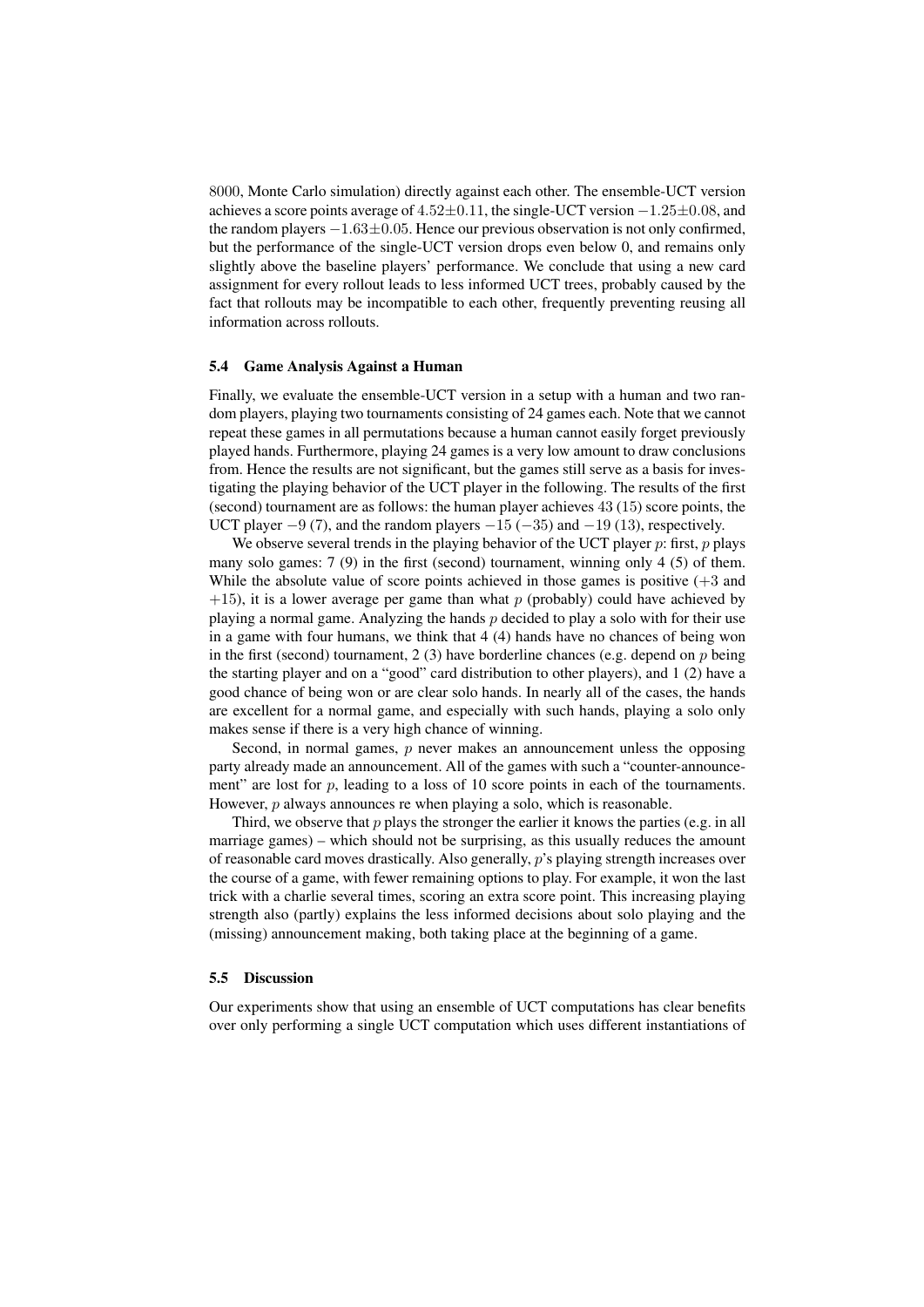the current belief state in every rollout. While a player based on the ensemble-UCT version shows good card play performance, the ability to correctly evaluate a hand for solo play and to decide whether to make an announcement or not is less developed. A possibility of enhancing the performance of such players with respect to hand evaluation would be to use a separate algorithm for this purpose, as it has e.g. been done in skat [14]. An algorithm for hand evaluation could profit from analyzing all cards simultaneously, in the context of a given game type, rather than ranking every possible move by estimating the outcome of the game when making this particular move next.

More generally, there are other possibilities of improving our current UCT players. First, analyzing the bias of the card assignment algorithm could help in improving the algorithm to come closer to uniformly at random generating card assignments, which in turn could have a positive impact on the performance of UCT. Second, and this seems to be very important, domain specific knowledge could help in the simulation phase of a rollout: rather than randomly choosing a successor, using a heuristic approach such as a rule based successor selection could greatly improve the quality of rollouts, especially of the first few hundred rollouts of a UCT computation, where little or no information from previous rollouts is available. In particular, this would accelerate the convergence of the UCT algorithm. Third, the computation of UCT rollouts currently underlies the assumption that the other players act similar to the UCT player itself, i.e. the decision making for other players is the same. This assumption could be dropped and decision making for other players could be replaced by heuristic based or even random successor selection. Fourth, a UCT player could keep relevant parts of the tree(s) constructed in previous UCT computations for the next move it will be queried for, thus starting the new UCT computation with an already initialized tree. This would potentially accelerate the convergence of the UCT computation.

# 6 Conclusion

We introduced doppelkopf as a benchmark problem for AI research. Although the game play is similar as in skat, a well-established game in the AI community, doppelkopf has a much larger state space and more strategical playing depth. As a baseline for future research, we adapted the UCT algorithm, a state-of-the-art approach for many other scenarios of acting under uncertainty. We discussed the problem of uniformly at random generating consistent card assignments, which are required to compute UCT rollouts under full information. Because this computation is inherently hard, we presented our own algorithm to approximate the uniformly-at-random computation. We experimented with several variants of the UCT algorithm and obtained good results against baseline players. While hand evaluation, required for solo play decisions and announcement making, tends to be overly optimistic, UCT based players showed good card play skills.

We presented several ideas for improving our current UCT players in future work. Apart from those improvements, we would like to compare our UCT players against computer players of other types. A first step towards this end could be to replace the random players by rule based or other heuristic players. Second, more importantly, our implementation of UCT players could be integrated with other existing doppelkopf systems such as the open source FreeDoko program.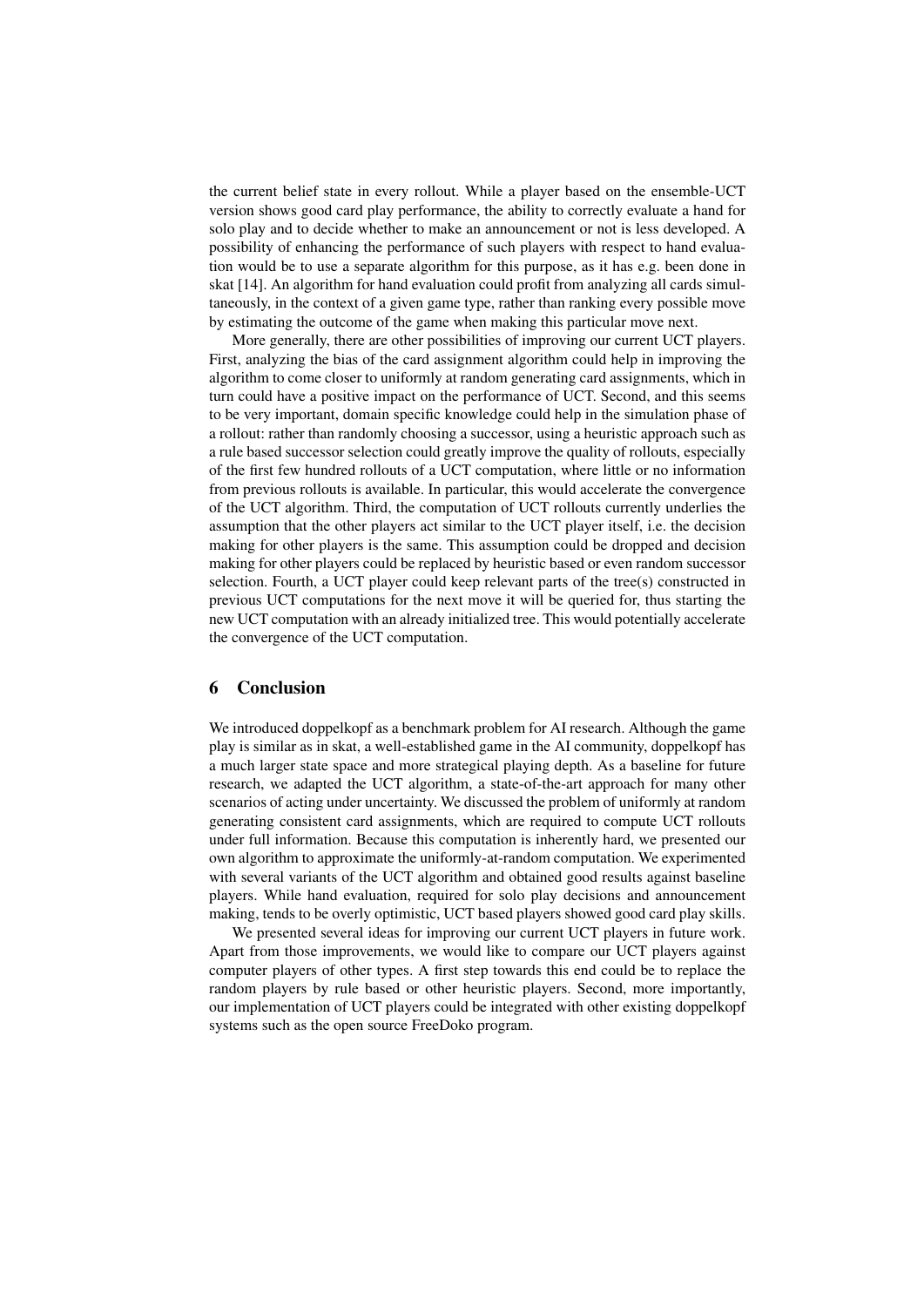# References

- 1. Deutscher Doppelkopf Verband, http://www.doko-verband.de, [Online; in German; accessed 2015-04-28]
- 2. Auer, P., Cesa-Bianchi, N., Fischer, P.: Finite-time analysis of the multiarmed bandit problem. Machine Learning 47, 235–256 (May 2002)
- 3. Bezáková, I., Štefankovič, D., Vazirani, V.V., Vigoda, E.: Accelerating Simulated Annealing for the Permanent and Combinatorial Counting Problems. In: Proceedings of the Seventeenth Annual ACM-SIAM Symposium on Discrete Algorithms. pp. 900–907. SODA '06, ACM (2006)
- 4. Bjarnason, R., Fern, A., Tadepalli, P.: Lower bounding Klondike solitaire with Monte-Carlo planning. In: Gerevini, A., Howe, A., Cesta, A., Refanidis, I. (eds.) Proceedings of the Nineteenth International Conference on Automated Planning and Scheduling (ICAPS 2009). pp. 26–33. AAAI Press (2009)
- 5. Buro, M., Long, J.R., Furtak, T., Sturtevant, N.: Improving state evaluation, inference, and search in trick-based card games. In: Boutilier, C. (ed.) Proceedings of the 21st International Joint Conference on Artificial Intelligence (IJCAI 2009). pp. 1407–1413 (2009)
- 6. Cormen, T.H., Leiserson, C.E., Rivest, R.L.: Introduction to Algorithms. The MIT Press (1990)
- 7. Edelkamp, S., Federholzner, T., Kissmann, P.: Searching with partial belief states in general games with incomplete information. In: Glimm, B., Krüger, A. (eds.) Proceedings of the 35th Annual German Conference on Artificial Intelligence (KI 2012). Lecture Notes in Artificial Intelligence, vol. 7526, pp. 25–36. Springer-Verlag (2012)
- 8. Eyerich, P., Keller, T., Helmert, M.: High-quality policies for the Canadian traveler's problem. In: Fox, M., Poole, D. (eds.) Proceedings of the Twenty-Fourth AAAI Conference on Artificial Intelligence (AAAI 2010). pp. 51–58. AAAI Press (2010)
- 9. Finnsson, H., Björnsson, Y.: Simulation-based approach to general game playing. In: Proceedings of the Twenty-Third AAAI Conference on Artificial Intelligence (AAAI 2008). pp. 259–264. AAAI Press (2008)
- 10. Furtak, T., Buro, M.: Using payoff-similarity to speed up search. In: Walsh, T. (ed.) Proceedings of the 22nd International Joint Conference on Artificial Intelligence (IJCAI 2011). pp. 534–539 (2011)
- 11. Furtak, T., Buro, M.: Recursive Monte Carlo search for imperfect information games. In: 2013 IEEE Conference on Computational Intelligence in Games (CIG), Niagara Falls, ON, Canada, August 11–13, 2013. pp. 1–8. IEEE (2013)
- 12. Gelly, S., Wang, Y., Munos, R., Teytaud, O.: Modification of UCT with Patterns in Monte-Carlo Go. Tech. Rep. 6062, INRIA (November 2006)
- 13. Keller, T., Eyerich, P.: PROST: Probabilistic planning based on UCT. In: McCluskey, L., Williams, B., Silva, J.R., Bonet, B. (eds.) Proceedings of the Twenty-Second International Conference on Automated Planning and Scheduling (ICAPS 2012). pp. 119–127. AAAI Press (2012)
- 14. Keller, T., Kupferschmid, S.: Automatic bidding for the game of skat. In: Dengel, J., Berns, K., Breuel, T.M., Bomarius, F., Roth-Berghofer, T. (eds.) Proceedings of the 31st Annual German Conference on Artificial Intelligence (KI 2008). Lecture Notes in Artificial Intelligence, vol. 5243, pp. 95–102. Springer-Verlag (2008)
- 15. Kocsis, L., Szepesvári, C.: Bandit based Monte-Carlo planning. In: Fürnkranz, J., Scheffer, T., Spiliopoulou, M. (eds.) Proceedings of the 17th European Conference on Machine Learning (ECML 2006). Lecture Notes in Computer Science, vol. 4212, pp. 282–293. Springer-Verlag (2006)